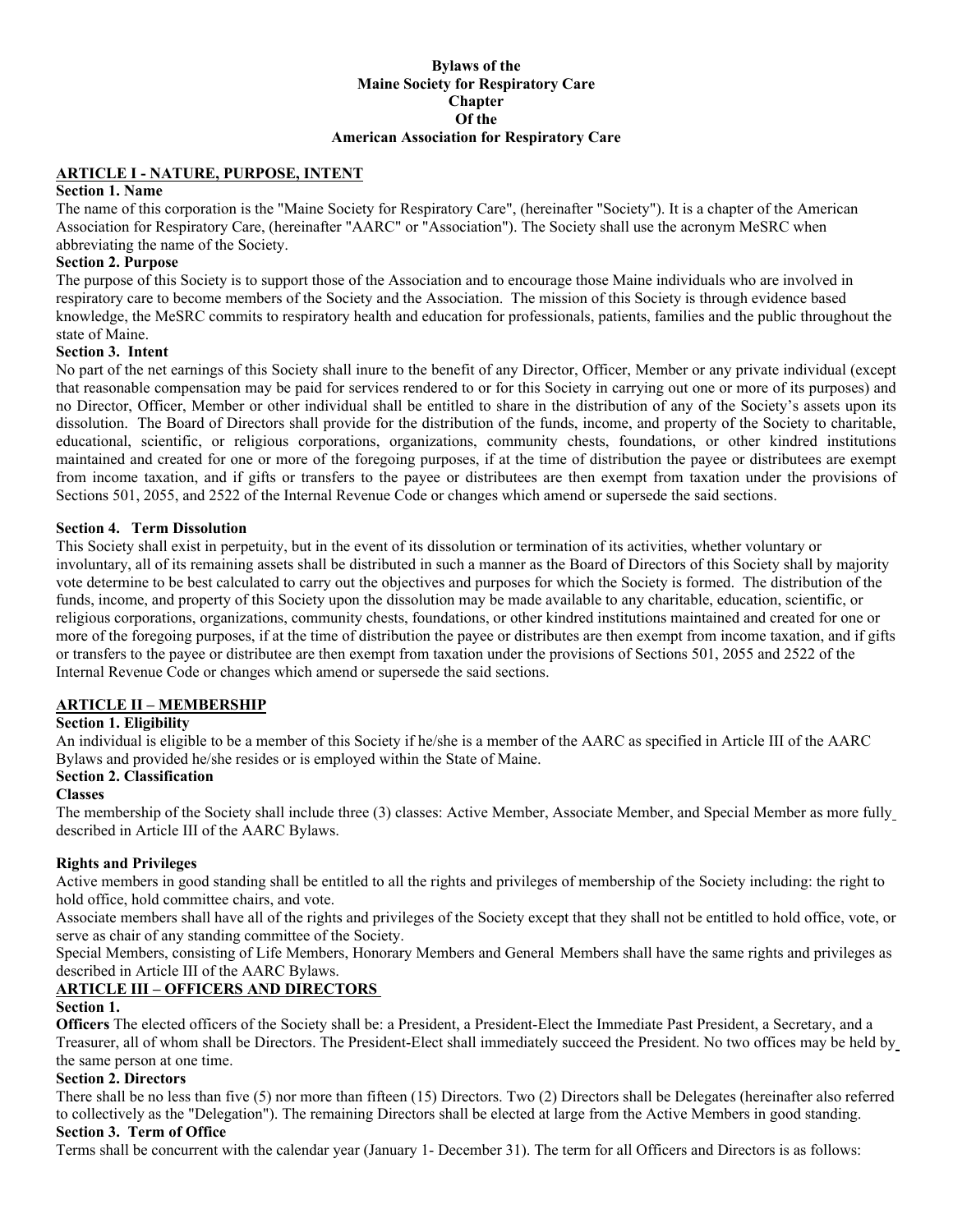- . A. The President-Elect, President, and Immediate Past-President are one (1) year terms, served in consecutive and progressive steps for a three (3) year commitment. The President-Elect immediately succeeds the President and the President immediately succeeds the Immediate Past-President.
- B. The two Delegates shall each serve for four (4) years with their terms staggered two (2) years apart.
- C. The Secretary and Treasurer shall each serve for two (2) years with their terms staggered one year apart.
- D. The eight (8) Board Members at Large will serve for two (2) years with four (4) of the terms staggered one year a part.
	- i. This transition to staggered terms will begin in the year 2020. Four (4) Board Members at Large will be elected to
	- terms to two (2) years. The remaining four (4) Board Member at Large terms will remain one (1) year positions. ii. In 2021, the second phase of the transition to staggered terms will be implemented. Four Board Members at Large will be elected to serve terms of  $(2)$  two years.
	- iii. Each year after 2021, the election process will be to fill four (4) Board Member at Large positions.
- E. Terms shall begin on January 1st following the annual meeting at which the respective officers and board members are elected. The incumbents shall remain in office until such time as their respective successors assume office. The President and the President-Elect shall not serve more than one (1) consecutive term in the same office.

### **Section 4. Duties of Officers**

### **The President shall:**

- 1. Preside at all regular and special meetings, the annual meeting, and all meetings of the Board of Directors.
- 2. Prepare an agenda for each meeting at which he/she presides.
- 3. Appoint standing and special committees subject to the approval of the Board of Directors.
- 4. Be an ex-officio member of all committees.
- 5. Present to the Board of Directors an annual report of the Society.
- 6. Be bondable.

#### **The President-Elect shall:**

- 1. Become acting President and assume the duties of the President in the event of the President's absence, resignation, or disability.
- 2. Shall pre-scheduled Board of Directors meetings for the upcoming year and announce the dates at the annual meeting.
- 3. Be Chair of the Society Judicial Committee.
- 4. Be Chair of the Society Nominating Committee.
- 5. Be Chair of the Constitution and Bylaws Committee. Other Society duties as designated by the President.
- 6. Be Bondable.

#### **The Secretary shall:**

- 1. Keep the minutes of the Board of Directors and all regular or special meetings and shall keep a book for such purpose; Send to the Headquarters of the AARC a copy of the minutes of every Society meeting as defined in Article X, Section 4 of the AARC Bylaws.
- 2. Have custody of the seal of Society. Attest to the signature of all officers of the Society; Provide notices of all special and regularly scheduled meetings of The Society; Act as the Registered Agent of the Society should no third party be authorized to do so by the Board of Directors and as Registered Agent the duties shall include, but not be limited and perform all duties that may be assigned from time to time by the President or the Board of Directors.

#### **The Treasurer shall:**

- 1. Be responsible for oversight of all the financial functions of the Society and shall maintain the books of account and all financial records of the Society as well as all-corporate records, official documents, and proceedings of the Society.
- 2. Approve the payment of all bills and disburse funds under the direction of the Board of Directors in accordance with the approved budget;
- 3. Have signing authority of all checks and other financial documents of the Society in conjunction with the President; prepare a complete written report of the finances of the organization for the preceding year for the annual meeting and aid such other audits as may be directed by the Board of Directors and to prepare the Society's annual report that is to be filed with the Maine Secretary of State's office each year; and be bondable.
- 4. With the Budget Committee, oversee the development of an annual budget for the Society to be presented at the first Society board meeting of the year.
- 5. File 1099 and other IRS forms and documents as required by law.

#### **The Immediate Past President shall:**

- 1. Within the first month following elections, organize an orientation for all newly elected members or for those changing roles within the Society.
- 2. Advise and consult with the President; and perform such other duties as shall be assigned by the President or the Board of **Directors**

### **Section 5. Executive Committee**

The Executive Committee of the Board of Directors shall consist of the officers of the Society. The Executive Committee shall have the power to act for the Board of Directors between meetings of the Board and such action shall be subject to ratification by the Board at its next meeting.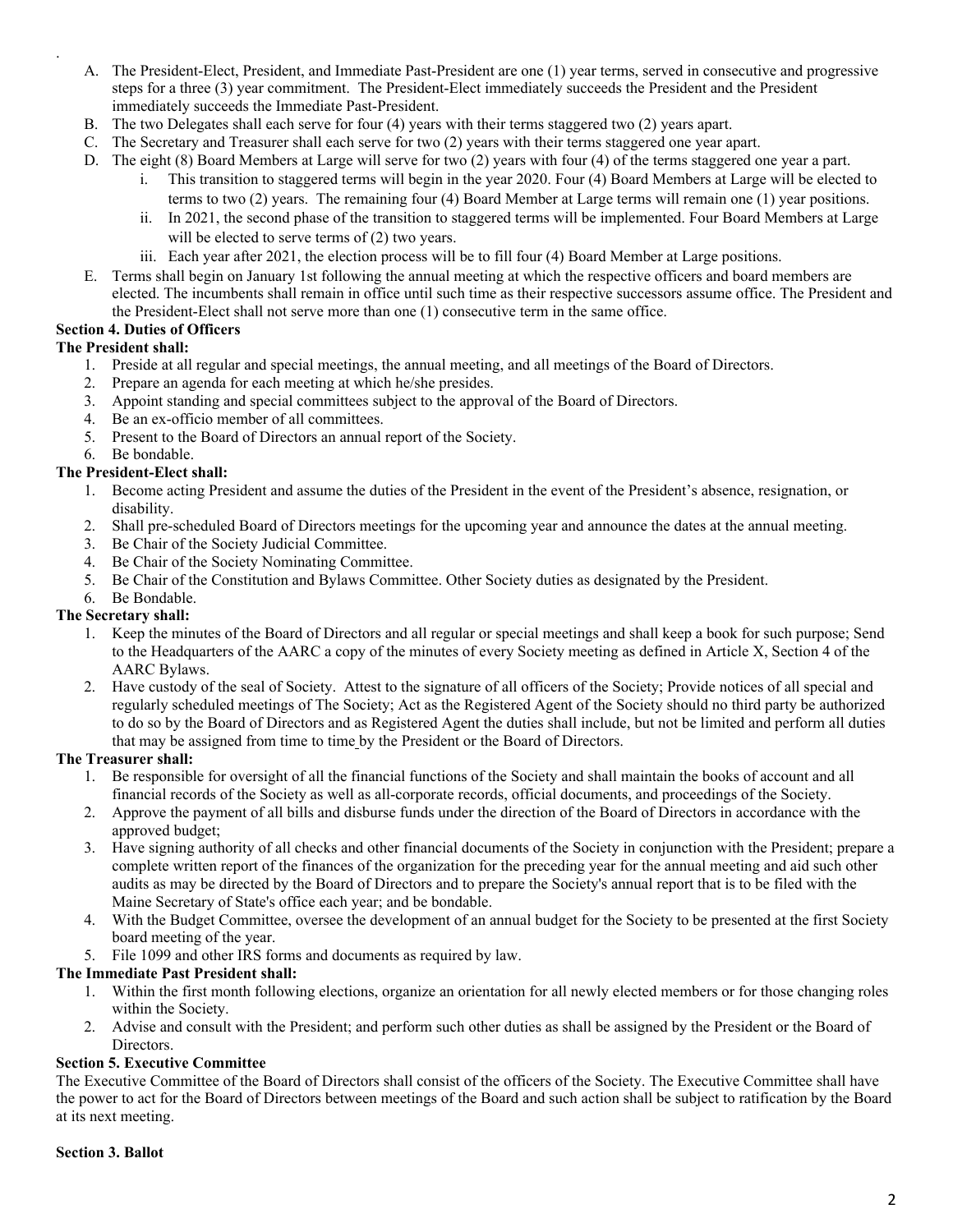- A. The proposed slate of candidates, along with a short biographical sketch, will be distributed by mail or through a secure electronic voting program to every active member in good standing who is eligible to vote as of the first day of the month that ballots are sent out.
- B. Ballots must be distributed to all members in good standing who are eligible to vote at least thirty (30) days prior to the annual meeting.
- C. If the Society's Board of Directors specifies that the vote shall be by mail, the list of nominees shall be so designated as to be a secret mail ballot with provisions for write-in votes for each office. To be acceptable, ballots must be distributed on water mark paper or on paper embossed with the Society's seal. Photocopied ballots will not be accepted. Ballots must be postmarked by a date voted upon by the Board of Directors or at least five (5) days before the annual meeting. The deadline, time, and return address shall be clearly indicated on the ballot.
- D. If the Society's Board specifies that an electronic voting program is to be used, the list of nominees shall be submit through a secure and confidential program that provides for write-in votes for each office, doesn't allow multiple votes, and provides an accurate tally of the results.
- E. All election results, paper and/or electronic will be returned to the President-Elect by the voting Members. The returned ballots authorize the President-Elect to cast the ballots. Ballots will not be opened and tallied after the election deadline, but prior to the annual meeting by at least three (3) the members of the nomination committee or by a combination of the nomination committee members and Society Officers.
- F. In the event of a tie vote for President-Elect, Secretary, Treasurer, or Delegate, a run-off election will be held for the top two candidates who received the highest number of votes cast.. The run-off election will list the two (2) candidate names only; no write in votes will be accepted. Run-off ballots are a continuation of the original election and the same roll for the distribution of the original election will be used.
- G. In the event of a tie vote for the position of Board Member at Large, the names of the candidates who received the same number (tie) of fewest votes will be placed into a drawing and the name selected by the President or their designee during the annual meeting.

## **ARTICLE IV. - NOMINATIONS AND ELECTIONS**

## **Section 1. Nominating Committee**

The President, with approval of the Board of Directors, may appoint a nominating committee each year at least sixty (60) days before the annual meeting to present a slate of nominees for the following year. The President-Elect as chair of this committee shall report the slate of nominees at a Chapter meeting at least thirty (30) days prior to the annual meeting.

### **Section 2. Nominations**

- A. The nominating committee may place in nomination the names of at least (1) person for the office of President-Elect, Secretary, Treasurer, Delegate, and Board Members At Large. In the event of a vacancy in the office of President-Elect, nominations will be accepted for the office of President-Elect to replace the vacant office**.** Nominees for Officer or Delegate must have served a minimum of one term as a Board-Member-at- Large prior to accepting such nomination.
- B. The Nomination Committee will accept nominations from any member of the Society. Only Active members in good standing at the time of the nomination shall be eligible for nomination**.**
- C. The Board of Directors shall approve the slate of candidates and their biographical sketch prior to any balloting.

## **Section 4. Election Committee**

The President may appoint an impartial election committee, which shall check the eligibility of each ballot and tally the votes at the annual business meeting. The results shall be announced at the annual business meeting. The President-Elect shall notify each candidate of the election results.

## **ARTICLE V- BOARD OF DIRECTORS**

## **Section 1. Composition**

- 1. The Board of Directors shall consist of the Immediate Past President, President, President-Elect, Secretary, Treasurer, the two (2) Delegates, and three to eight (3 to 8) at large Directors to be elected annually.
- 2. The President shall be the Chairperson and Presiding officer of the Board of Directors. He/she shall invite in writing such individuals and guests to the meeting of the Board as deemed necessary.
- 3. The Board of Directors shall have power to declare an office vacant by a two-thirds (2/3) vote, upon refusal or neglect of any member of the Board to perform his/her duties of office, or for any conduct deemed prejudicial to the Society. Written notice shall be given to the member that the office has been declared vacant.

#### **Section 2. Duties**

- 1. Supervise all the business and activities of this Society pursuant to this Society's Bylaws.
- 2. Notify the Medical Advisor(s) of all such meetings and actions as are deemed pertinent.

## **Section 3. Vacancies**

In the event any vacancy occurs in the Board of Directors with the exception of the President, President-Elect and the two (2) Delegates, an individual shall be appointed by the Board of Directors to serve out the remainder of that term of office of any other Officer or Board Member**.**

President - In the event of a vacancy in the office of President, the President-Elect shall become Acting President to serve the unexpired term and shall also serve the successive term as President.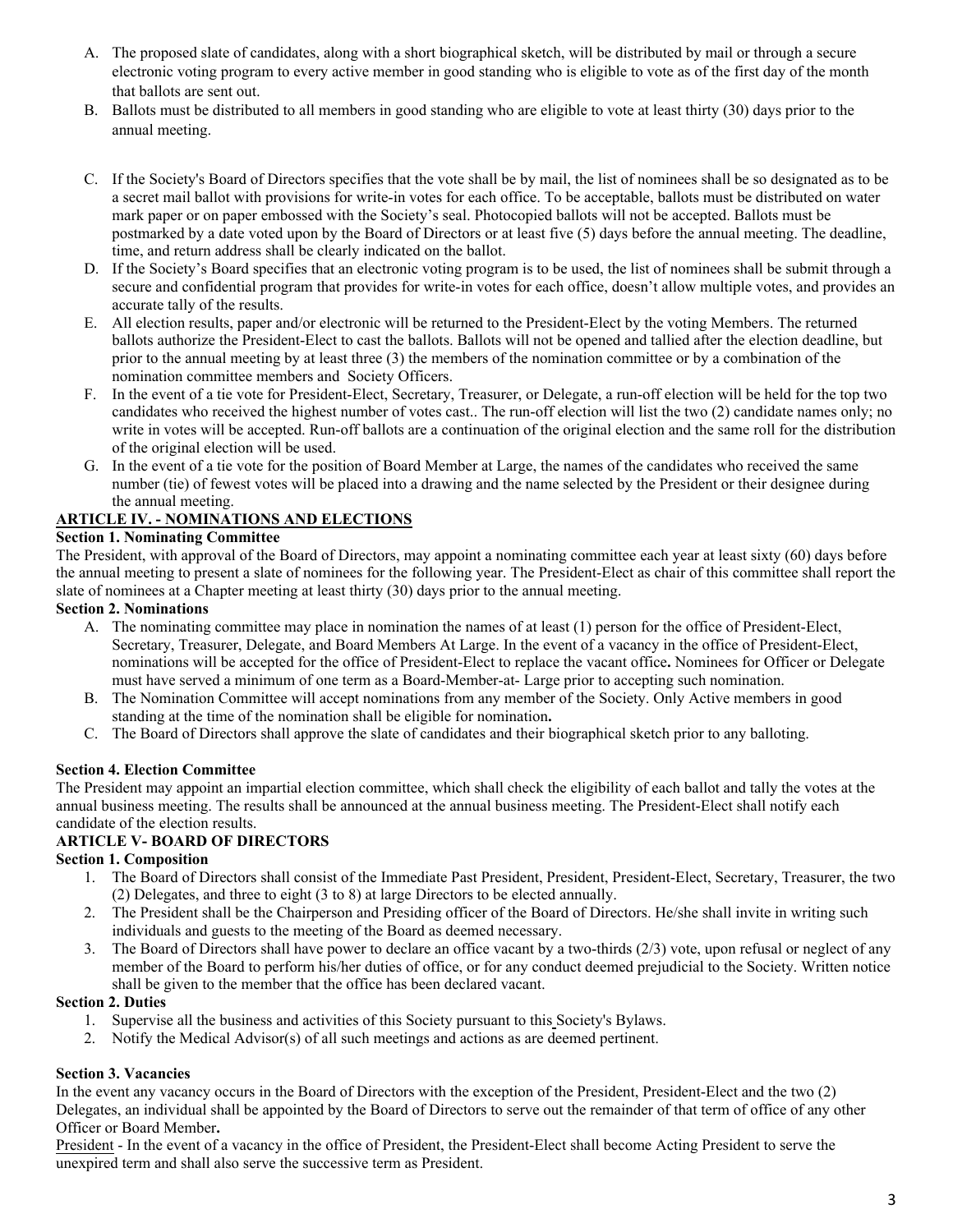President-Elect - In the event of a vacancy in the office of President-Elect, the Treasurer shall assume the duties, but not the office, of the President-Elect.

Delegate - In the event of a vacancy in the Delegation, the Board of Directors shall appoint an Acting Delegate(s) until such time as a special election can be held to elect a new Delegate(s). The Board of Directors shall have the power to declare any position of the Delegation vacant upon refusal, neglect, or inability of a Delegate to properly perform the duties of office or for any other conduct deemed prejudicial to the society or the Association. Written notice shall be given to that Delegate and to the Speaker for the House of Delegates that the office has been declared vacant.

Committees - In the event of vacancies occurring on any committee, the President shall appoint members to fill such vacancies subject to the approval of the Board of Directors.

### **Section 4. Meetings**

The Board of Directors shall meet four (4) times per year.

Additional meetings of the Board of Directors shall be called by the President with the consent of two (2) other Board members at such times as the business of the Society may require, or upon written request of a majority of the members of the Board of Directors filed with the President.

## **ARTICLE VI - ANNUAL BUSINESS MEETING**

#### **Section 1. Date and Place**

The Society shall hold an annual business meeting in the last quarter of each calendar year. Additional meetings may be held as required to fulfill the objectives of the Society.

The date and place of the annual business meeting shall be set in advance by the Board of Directors. The Board of Directors may cancel the scheduled meeting for a legitimate business reason and a new date and place shall be set, as soon as is feasible.

#### **Section 2. Purpose**

The annual business meeting shall be for the purpose of receiving reports of the officers and committees, the results of the election and for other business brought by the President.

Additional business meetings shall be for the purpose of receiving reports and for other business brought by the President.

#### **Section 3. Notification**

**Notification** of the time and place of the annual business meeting shall be sent to all members of the Society not less than forty-five (45) days prior to the annual business meeting. An agenda for the annual business meeting shall be sent to all members not less than thirty (30) days prior to the annual business meeting. The date of record to be considered eligible to vote shall be, the last day of the month prior to the distribution of the ballots. The ballots returned by the members give the President-Elect the authorization to cast the ballots.

#### **Section 4. Quorum**

A simple majority of the Society Board of Directors at any duly called meeting shall constitute a quorum.

## **ARTICLE VII - DELEGATES**

#### **Section 1. Election**

Delegates of this Society to the House of Delegates of the AARC shall be elected as specified in Article VII of the National Bylaws. **Section 2. Duties**

The duties of the Delegates shall be as specified Article VII, Section 3 in the Bylaws of the AARC.

#### **ARTICLE VIII- MEDICAL ADVISORS**

#### **Section 1. Composition**

The Society shall have at least one (1) Medical Advisor, who shall be an interested physician who is a member of the American College of Chest Physicians (ACCP), or of the American Thoracic Society (ATS), or the American Society of Anesthesiologists (ASA), and/or a Medical Director of Respiratory Care. The name(s) of all Medical Advisor(s) shall be provided to the AARC Board of Medical Advisors.

#### **Section 2. Duties**

The Medical Advisor shall:

- 1. Be welcome at all Board meetings
- 2. Consult on all matters of medical policy; and
- 3. Advise committees regarding education and publication.

# **ARTICLE IX- COMMITTEES**

**Section 1. Standing Committees**

The members of the following standing committees may be appointed by the President, subject to approval by the Board of Directors, to serve for a term of one (1) year, except as otherwise specified in the Bylaws.

- 1. Membership
- 2. Nominating and Elections
- 3. Program and Education
- 4. Judicial
- 5. Bylaws
- 6. Finance and Budget
- 7. Communications

**Section 2. Duties of Committees**

**Membership Committee**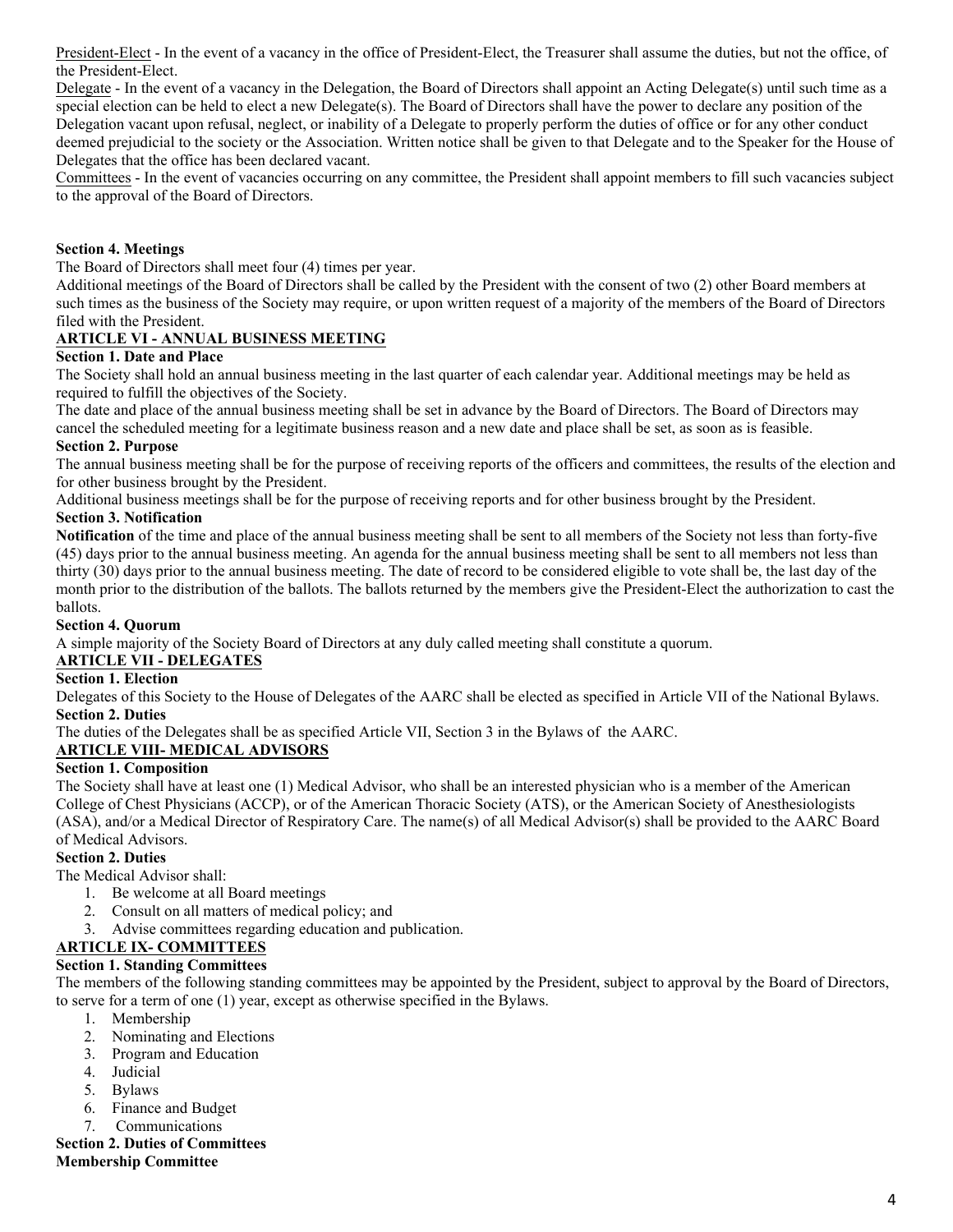- 1. This committee shall consist of at least three (3) Active Members, one of who is a member of the Board of Directors, who will each serve for a one year-term.
- 2. This committee shall act as a liaison between the Board of Directors and the general membership. It shall also act as a liaison to the non-member Respiratory Care Practitioners in the State of Maine.

## **Nominations and Elections Committee**

This committee shall consist of the President-Elect, who shall act as chair, at least three (3) members of the Board of Directors, who will each serve for a one  $(1)$  year term.

This committee shall prepare a slate of officers and directors for the annual election.

It shall be the duty of this committee to make the final critical appraisal of candidates including but not limited to:

- 1. Consideration of each candidate's personal qualifications
- 2. Geographic representation to assure that the nominations are in the best interests of the Association and the Society.
- 3. This committee shall prepare, receive, verify and count all ballots.

## **Judicial Committee**

This committee shall consist of the President-Elect, who shall act as chair, one of the Delegates, and one (1) member at large appointed by the Board of Directors. The term of each member shall be one (1) year.

This committee shall review formal, written complaints against any individual Society member charged with any violation of the Society's Bylaws or otherwise with any conduct which is detrimental to the Society or the Association. Complaints or inquiries may be referred to this committee by the Judicial Committee of the AARC.

If the committee determines that the complaint justifies an investigation, a written copy of the charges shall be prepared for the Medical Advisor.

A statement of charges shall them be served upon the member and an opportunity given that member to be heard before the committee. The complainant must be permitted to be present.

After careful review of the results of the hearing conducted with benefit of legal counsel*,* when the chairman of the committee deems counsel to be necessary or desirable, the committee shall make recommendations for action to the Board of Directors and shall forward a complete report, including copies of all documents to the chairman of the Judicial Committee of the AARC.

### **Finance and Budget Committee**

This committee shall consist of at least three (3) members of the Board of Directors: the Treasurer who shall be chair, the President Elect, President, immediate Past President, along with the Chair of the Membership Committee and the Chair of the Program and Education Committee. The term of each member shall be one (1) year or so long as they shall serve in their designated office. This committee shall propose a budget for the coming year and be responsible for the auditing of the present year's budget. They are to insure that no category of the budget is exceeded without the consent of the committee, and a two-thirds (2/3) vote of approval of the Board of Directors.

#### **Program and Education Committee**

The committee shall consist of not fewer than four (4) active members. The term of each member shall be one (1) year. The committee shall promote, organize, and conduct continuing education programs and education projects, as directed by the President.

#### **Political Action Committee**

Members of the Political Action Committee will be appointed by the President. Additional members of this committee will be appointed as necessary by the President. The duties of this committee shall include but are not limited to:

- 1. Represent the Society in supporting and advancing the interests of the profession through AARC political action activities such as Virtual Lobby campaigns and AARC Hill Day meetings.
- 2. The committee shall make recommendations for action to the Board of Directors and shall forward an annual report of all political action activities and the impact any proposed legislation may have on the State Society.

## **Bylaws**

The Bylaws committee shall consist of the President-Elect and at least two Active members. The term of each member shall be one (1) year.

Proposed amendments to the Bylaws may be originated by the Bylaws Committee or submitted to the Bylaws Committee only by the Board of Directors. The committee shall review the amendments proposed and submit its recommendations to the Board of Directors. Upon receipt, the Board may, but shall not be obligated to, withdraw the proposed amendments from further consideration.

Proposed amendments approved by the Board of Directors will be forwarded to the AARC Bylaws Committee for approval and/or recommendations.

Amendments that have been approved by the AARC Bylaws Committee shall be forwarded to AARC Board of Directors for approval. Once the AARC Board of Directors has approved the amendments, the proposed amendments shall be mailed to all active members of the Society for approval. Final approval of proposed Bylaws changes requires a two-thirds majority of returned ballots from Active Members of the Society, as specified in Article XIII of these bylaws.

- A. **Communications** The Chair of the Communications Committee will be appointed by the President. Additional members of this committee will be appointed as necessary by the President. The term of the Chair and other members of this committee shall be one (1) year.
- B. Issues of the Newsletter will be published and distributed at least twice yearly. Additional issues may be published as necessary or desirable. All Members shall be provided copies of each newsletter through the mail or through an electronic format. Additional copies shall be provided to groups or individuals deemed appropriate by the Board of Directors.
- C. The Communications Committee will share information about the Society's activities through a variety of social media websites including AARC Connect, Facebook, the Maine Society website and through other media sites deemed appropriate by the Board.